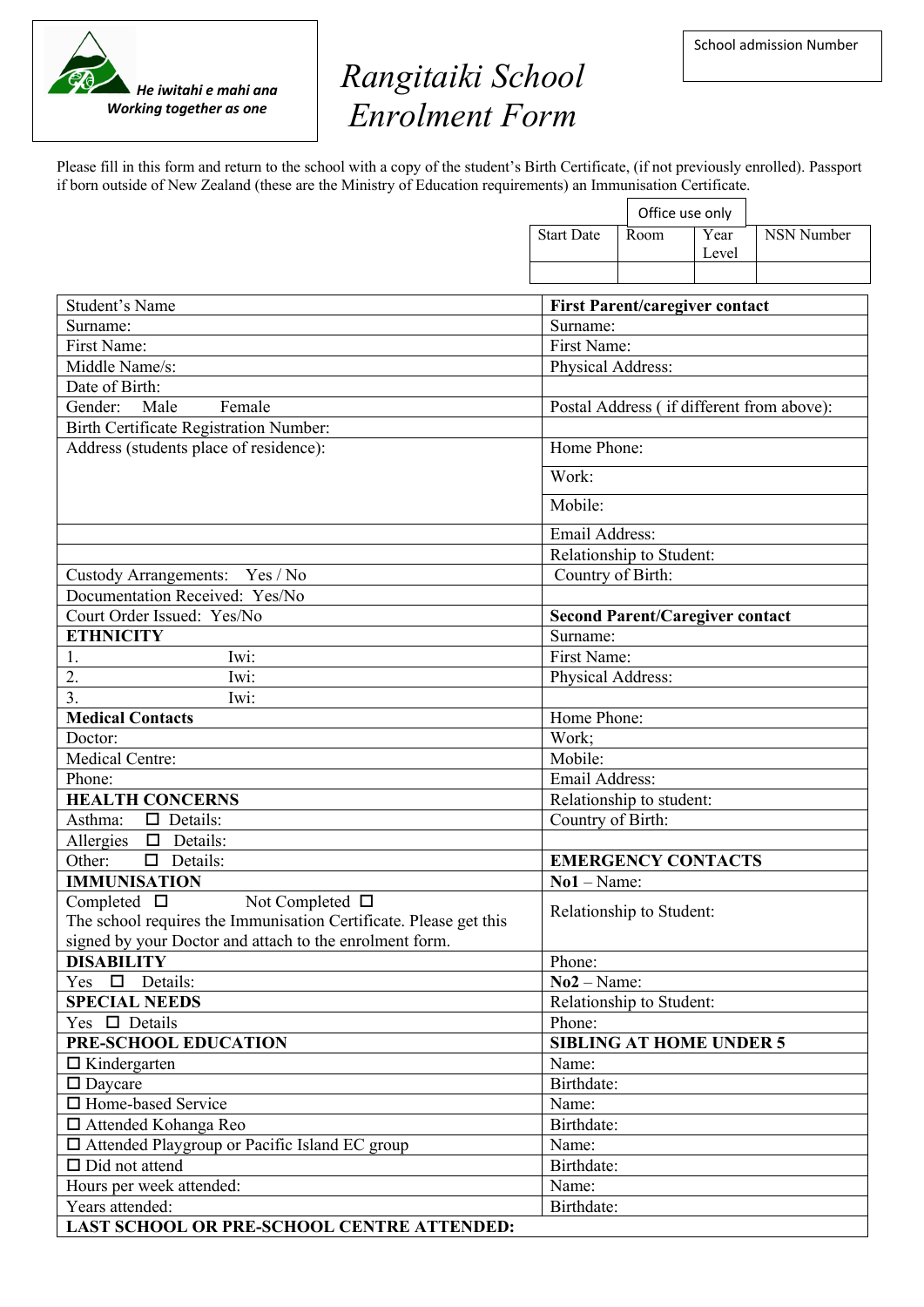| <b>CONSENTS</b>                                                                                                                                                                                                                                                                                                                                                                                                                                                                                                                                                                                                                 |  |  |  |  |  |
|---------------------------------------------------------------------------------------------------------------------------------------------------------------------------------------------------------------------------------------------------------------------------------------------------------------------------------------------------------------------------------------------------------------------------------------------------------------------------------------------------------------------------------------------------------------------------------------------------------------------------------|--|--|--|--|--|
| <b>Sudden Injury:</b>                                                                                                                                                                                                                                                                                                                                                                                                                                                                                                                                                                                                           |  |  |  |  |  |
| Yes/No I give permission for the school to make decisions in case of sudden illness or injury of my child.                                                                                                                                                                                                                                                                                                                                                                                                                                                                                                                      |  |  |  |  |  |
| <b>Community Health:</b><br>Yes/No I give permission for my child to be assessed and treated by any Community Health Members.                                                                                                                                                                                                                                                                                                                                                                                                                                                                                                   |  |  |  |  |  |
|                                                                                                                                                                                                                                                                                                                                                                                                                                                                                                                                                                                                                                 |  |  |  |  |  |
|                                                                                                                                                                                                                                                                                                                                                                                                                                                                                                                                                                                                                                 |  |  |  |  |  |
| <b>Publication of Photo and Original Works:</b>                                                                                                                                                                                                                                                                                                                                                                                                                                                                                                                                                                                 |  |  |  |  |  |
| Yes/No I give permission for the school to publish any photos of my child along with their surname,<br>age and class in any school publication.                                                                                                                                                                                                                                                                                                                                                                                                                                                                                 |  |  |  |  |  |
| Yes/No I give permission for the school to publish original works for my child in any school publications, along                                                                                                                                                                                                                                                                                                                                                                                                                                                                                                                |  |  |  |  |  |
| with my child's name, class and age.                                                                                                                                                                                                                                                                                                                                                                                                                                                                                                                                                                                            |  |  |  |  |  |
| Yes/No Alternatively, I give permission for the school to publish their photo and first name only.                                                                                                                                                                                                                                                                                                                                                                                                                                                                                                                              |  |  |  |  |  |
| <b>Request for Extra Help</b>                                                                                                                                                                                                                                                                                                                                                                                                                                                                                                                                                                                                   |  |  |  |  |  |
| Yes/No I give permission for the school to request extra help for my child from Special Education Resource<br>Teacher for Learning and Behaviour and Resource Teacher for Literacy. I understand that I will be told                                                                                                                                                                                                                                                                                                                                                                                                            |  |  |  |  |  |
| if extra help is needed for my child.                                                                                                                                                                                                                                                                                                                                                                                                                                                                                                                                                                                           |  |  |  |  |  |
| <b>Internet</b>                                                                                                                                                                                                                                                                                                                                                                                                                                                                                                                                                                                                                 |  |  |  |  |  |
| Yes/No I give permission for my child to have supervised access to the internet while at school.                                                                                                                                                                                                                                                                                                                                                                                                                                                                                                                                |  |  |  |  |  |
| Students shall be able to use the internet in accordance with the Code of Conduct and under direct adult<br>supervision as a tool to assist them in their learning.                                                                                                                                                                                                                                                                                                                                                                                                                                                             |  |  |  |  |  |
| All Internet use shall be for the purpose of:                                                                                                                                                                                                                                                                                                                                                                                                                                                                                                                                                                                   |  |  |  |  |  |
| Accessing curriculum relevant information for students                                                                                                                                                                                                                                                                                                                                                                                                                                                                                                                                                                          |  |  |  |  |  |
| Accessing resources relevant to classroom activities and appropriate personal interests                                                                                                                                                                                                                                                                                                                                                                                                                                                                                                                                         |  |  |  |  |  |
|                                                                                                                                                                                                                                                                                                                                                                                                                                                                                                                                                                                                                                 |  |  |  |  |  |
| <b>Future Schools</b>                                                                                                                                                                                                                                                                                                                                                                                                                                                                                                                                                                                                           |  |  |  |  |  |
| Yes/No<br>I give permission for my child's name and contact details to be forwarded to potential Intermediate                                                                                                                                                                                                                                                                                                                                                                                                                                                                                                                   |  |  |  |  |  |
| or Secondary Schools.                                                                                                                                                                                                                                                                                                                                                                                                                                                                                                                                                                                                           |  |  |  |  |  |
| $\Box$ Nurofen<br>$\Box$ Panadol<br>$\Box$ Pamol                                                                                                                                                                                                                                                                                                                                                                                                                                                                                                                                                                                |  |  |  |  |  |
| I give permission for my child to be given the above medication                                                                                                                                                                                                                                                                                                                                                                                                                                                                                                                                                                 |  |  |  |  |  |
| <b>Medical Authority</b>                                                                                                                                                                                                                                                                                                                                                                                                                                                                                                                                                                                                        |  |  |  |  |  |
| Please circle if your child has any of the following: Migraine Epilepsy Diabetes Chronic nose bleed                                                                                                                                                                                                                                                                                                                                                                                                                                                                                                                             |  |  |  |  |  |
| any other condition the school should know about<br>Heart condition                                                                                                                                                                                                                                                                                                                                                                                                                                                                                                                                                             |  |  |  |  |  |
|                                                                                                                                                                                                                                                                                                                                                                                                                                                                                                                                                                                                                                 |  |  |  |  |  |
|                                                                                                                                                                                                                                                                                                                                                                                                                                                                                                                                                                                                                                 |  |  |  |  |  |
| Is your child currently taking medication?<br>Yes<br>N <sub>o</sub>                                                                                                                                                                                                                                                                                                                                                                                                                                                                                                                                                             |  |  |  |  |  |
|                                                                                                                                                                                                                                                                                                                                                                                                                                                                                                                                                                                                                                 |  |  |  |  |  |
|                                                                                                                                                                                                                                                                                                                                                                                                                                                                                                                                                                                                                                 |  |  |  |  |  |
| Name of medicine and dose                                                                                                                                                                                                                                                                                                                                                                                                                                                                                                                                                                                                       |  |  |  |  |  |
| $Time(s)$ when medicine is given                                                                                                                                                                                                                                                                                                                                                                                                                                                                                                                                                                                                |  |  |  |  |  |
|                                                                                                                                                                                                                                                                                                                                                                                                                                                                                                                                                                                                                                 |  |  |  |  |  |
|                                                                                                                                                                                                                                                                                                                                                                                                                                                                                                                                                                                                                                 |  |  |  |  |  |
|                                                                                                                                                                                                                                                                                                                                                                                                                                                                                                                                                                                                                                 |  |  |  |  |  |
| I accept responsibility for: the decision to give this medication to my child, and acknowledge that the school is in no way<br>responsible for that decision, now or in the future. Notify the school about any changes in dosage, time, or procedures.<br>Delivering medication personally to the school. Ensuring that the medicine is not past its expiry date.<br>I accept that the school: may not have a trained medical officer to administer medications. Cannot guarantee that medication<br>will be given at a precise time or by the same person. I will dispose of any uncollected medicine at the end of the year. |  |  |  |  |  |
| Has your child had any major injuries (breaks or strains) or illness (glandular fever etc) in the last six months that may limit full<br>participation in any activities?<br>Yes<br>No                                                                                                                                                                                                                                                                                                                                                                                                                                          |  |  |  |  |  |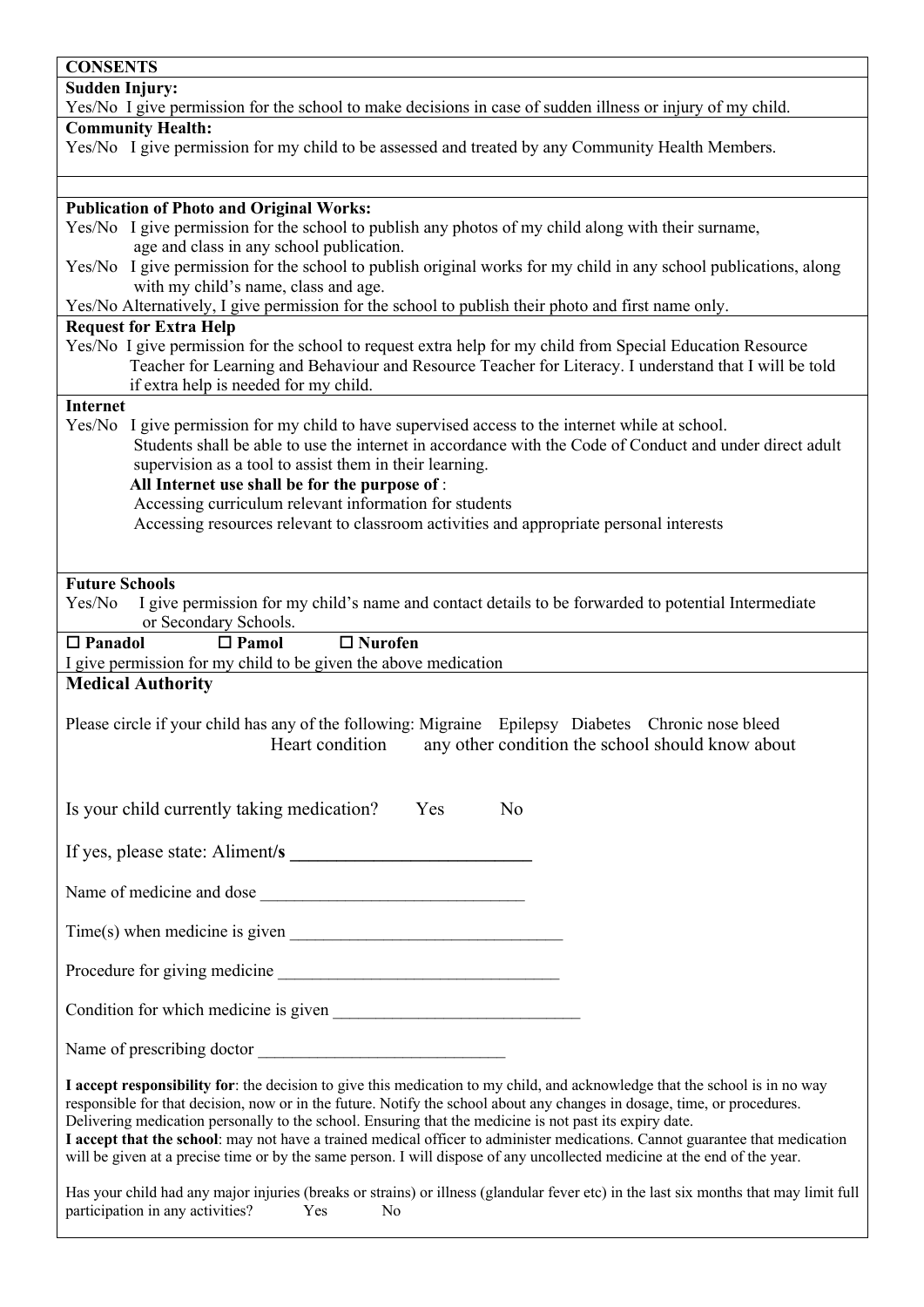| When was your child's last tetanus injection? __________________________________                                                                                                                                                                                                                                                                                                   |        |  |  |  |  |
|------------------------------------------------------------------------------------------------------------------------------------------------------------------------------------------------------------------------------------------------------------------------------------------------------------------------------------------------------------------------------------|--------|--|--|--|--|
| Is there any other information that we the staff should know about?<br><u>Letting and</u> the staff should know about?<br><u>Letting and the staff should know about?</u>                                                                                                                                                                                                          |        |  |  |  |  |
| I give permission:                                                                                                                                                                                                                                                                                                                                                                 |        |  |  |  |  |
| School Ad in Local Newspaper                                                                                                                                                                                                                                                                                                                                                       | Yes/No |  |  |  |  |
| School Flyer and pamphlets                                                                                                                                                                                                                                                                                                                                                         | Yes/No |  |  |  |  |
| <b>Educational Magazine</b>                                                                                                                                                                                                                                                                                                                                                        | Yes/No |  |  |  |  |
| School Facebook                                                                                                                                                                                                                                                                                                                                                                    | Yes/No |  |  |  |  |
| <b>Website Safety</b>                                                                                                                                                                                                                                                                                                                                                              | Yes/No |  |  |  |  |
|                                                                                                                                                                                                                                                                                                                                                                                    |        |  |  |  |  |
| <b>Information Privacy:</b><br>I agree to Rangitaiki School collecting information on my child and that the academic record may be passed to any subsequent<br>school that he/she attends.<br>Student records may be forwarded on to appropriate educational & health authorities e.g : Hearing & Vision Tester, Dental                                                            |        |  |  |  |  |
| Therapist, Public Health Nurse, other authorities e.g. Police, Oranga Tamariki, WINZ, if requested.<br>I certify that the information enclosed in this enrolment form is true. I agree to be bound by all school policies. The school<br>agrees to take care in keeping the information contained in this document private, except where legally required or expressly<br>allowed. |        |  |  |  |  |
|                                                                                                                                                                                                                                                                                                                                                                                    |        |  |  |  |  |
|                                                                                                                                                                                                                                                                                                                                                                                    |        |  |  |  |  |
|                                                                                                                                                                                                                                                                                                                                                                                    |        |  |  |  |  |